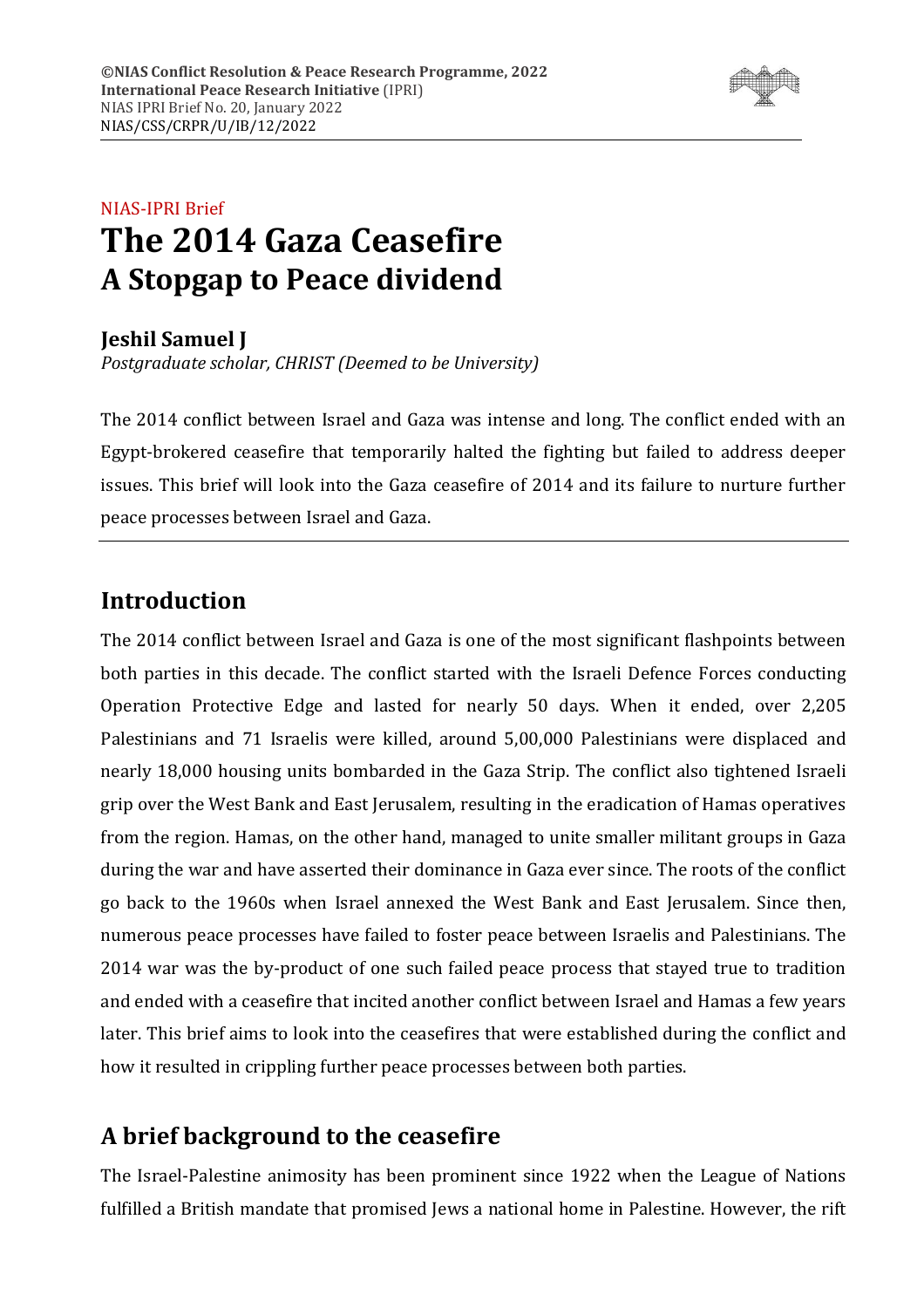between both parties became irreversible in June 1967 during the Six-Day War fought by Israel against its neighbours. Israel's victory in the war increased their foothold in the region and granted them control over the West Bank, East Jerusalem, the Golan Heights and the Gaza Strip. Soon after, Israel began expanding Jewish settlements, particularly in East Jerusalem and the West Bank to break up Palestinian territories from each other. The move forcefully pushed tens of thousands of Palestinians out of their ancestral homes. In December 1987, the Palestinians living in the Gaza Strip and the West Bank started a movement known as intifada to bring an end to Israeli control over Palestinian territory and to create an independent Palestinian state. The movement garnered a lot of national and international support and led to the formation of the Oslo Accords in September 1993. The Oslo Accords gave a framework for negotiation of peace between Israel and Palestine. However, the accord failed to establish peace between both parties and the Palestinians started a second intifada in September 2000. The second intifada changed the dynamics of the conflict as it brought violence and bloodshed into the picture. The Israelis managed to suppress the movement by 2005 despite suffering heavy losses. The second intifada also changed Israeli politics towards Palestinians. Laws towards Palestinian citizens became stringent, Palestinian evictions increased in East Jerusalem and the West Bank, Palestinian majority areas were blockaded and under surveillance, and the Gaza Strip was completely cut off from the other Palestine majority areas. These unjust practices encouraged numerous Palestinian militant groups from Gaza and the West Bank to conduct terror attacks on Israeli cities, to which Israeli forces retaliated immediately.

The 2014 conflict between Israel and Gaza started after the nine months the US-mediated peace talks between Israeli and Palestinian authorities failed. The talks were meant to foster better cooperation between both parties and to bring an end to the long-standing animosity. As soon as the peace talks collapsed, Israeli presence in the West Bank increased and new settlement projects were underway. Protests by Palestinian citizens followed immediately in an attempt to halt the growing Israeli presence in their neighbourhoods. On 15 May, 2014, two young Palestinian men were killed on Thursday in clashes with Israeli security forces during a demonstration for Nakba Day.<sup>1</sup> This incident sparked outrage and protests throughout the West Bank and the Gaza Strip and changed the agenda of the protests from stopping Israeli expansion to reclaiming Palestinian statehood. On 12 June, 2014, three Israeli teenagers were kidnapped in the West Bank by Hamas operatives. Initially Hamas did not

<sup>1</sup> Jodi Rudoren, "*Two Palestinians Killed in Clashes with Israeli Forces,*" The New York Times, 2014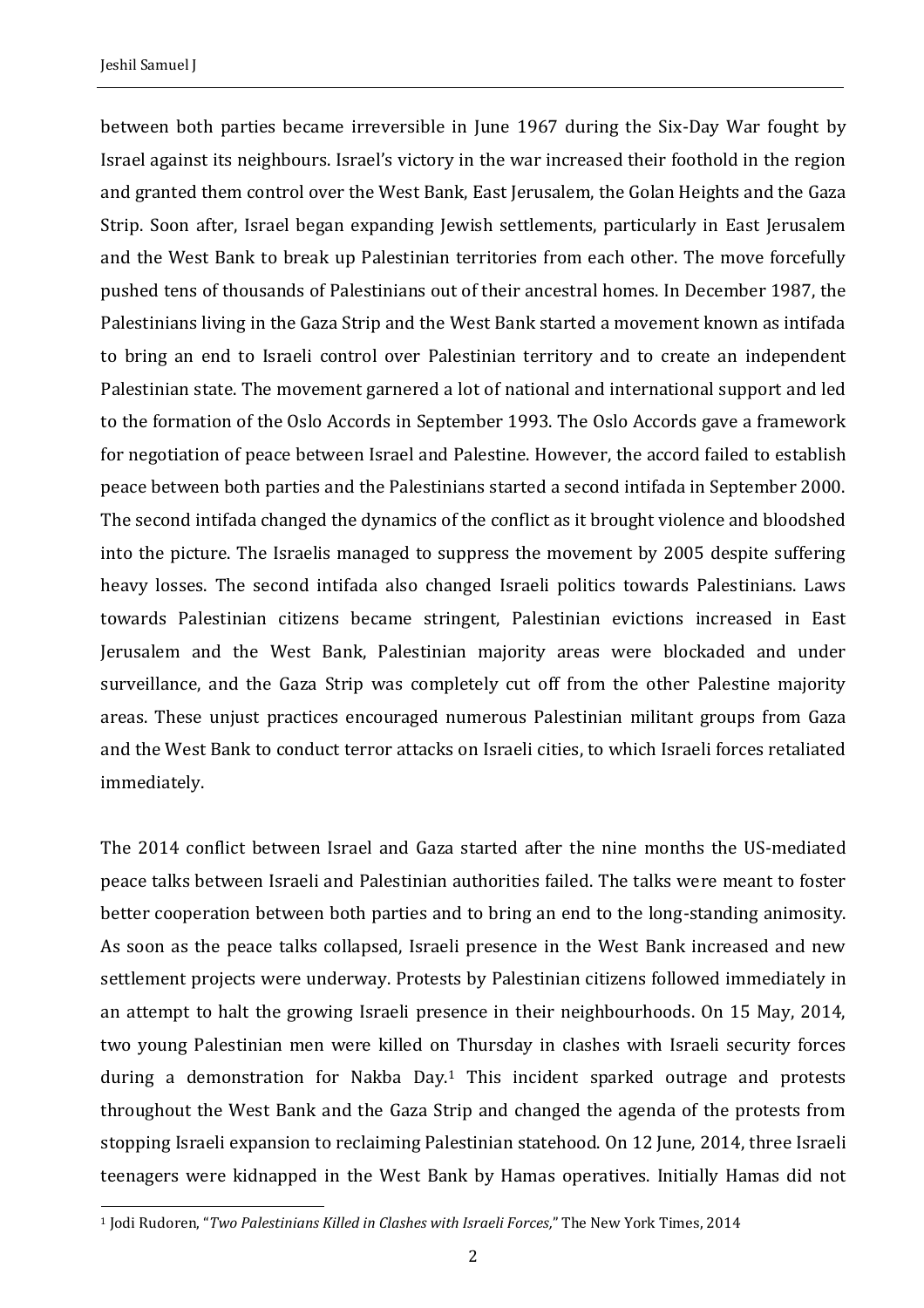acknowledge the kidnapping but later investigation did confirm the role of a former Hamas operative in the kidnapping. The Israeli government led by Prime Minister Benjamin Netanyahu used the kidnappings to rally the Israeli public against Palestinians. Once the government had convinced the public that any measure could be taken to retrieve the boys, Israeli forces flooded the West Bank in an attempt to find the missing teenagers and arrested numerous Hamas members and officials. On 30 June, the dead bodies of the three teenagers were found, sparking intense riots in Israel. Palestinian citizens were attacked and their establishments and houses were damaged. As an immediate response to the atrocities committed against Palestinians living in Israel, rockets were launched from Gaza and the Israeli Defence Forces began retaliating with air and artillery strikes. Israeli forces in the West Bank also killed 10 Palestinians, arrested 300 and raided close to 1000 homes in a move to catch as many Hamas operatives as possible. The Netanyahu government had asserted their dominance in the West Bank and subdued the Palestinian authority leading the region. However, on 2 July, a Palestinian teenager was burnt to death by three Israelis as revenge against the killing of the three Israeli teenagers in the West Bank. The death of the Palestinian teenager led to violent riots in East Jerusalem, and a barrage of rockets were fired from Gaza by Hamas and the Palestinian Islamic Jihad. The death of the teenager not only brought Gaza into the picture, but also gave other militant groups in the region a reason to target Israel. As the rocket and mortar fire from Gaza intensified and Hamas were heavily targeting Israeli cities, the Israeli forces strategically concocted a plan to destroy multiple militant bases, weapons depots and underground tunnels in the Gaza Strip.

On 8 July, the IDF implemented the plan through Operation Protective Edge. The main aim of the operation was to disrupt the underground tunnels used by Hamas and to restore security to Israeli citizens. The first phase of the operation was carried out through aerial strikes. The strikes were targeted at Hamas infrastructure and members. Within the first ten days of the operation, underground tunnels and numerous weapons depots used by Hamas were destroyed by Israeli forces. The second phase of the operation was carried out by a ground invasion where Israeli forces raided cities and villages in the Gaza Strip looking for Hamas operatives and underground tunnels. By the twentieth day of the operation, Israeli forces had destroyed stockpiles of weapons saved by Hamas for future attacks and destroyed multiple underground tunnels connecting Gaza with Israel. In a move to protect their assets, Hamas began using civilian shields and public buildings to carry out their attacks. This tactic enabled Hamas and other militant groups in Gaza to fire nearly 2,622 missiles and mortars into Israel.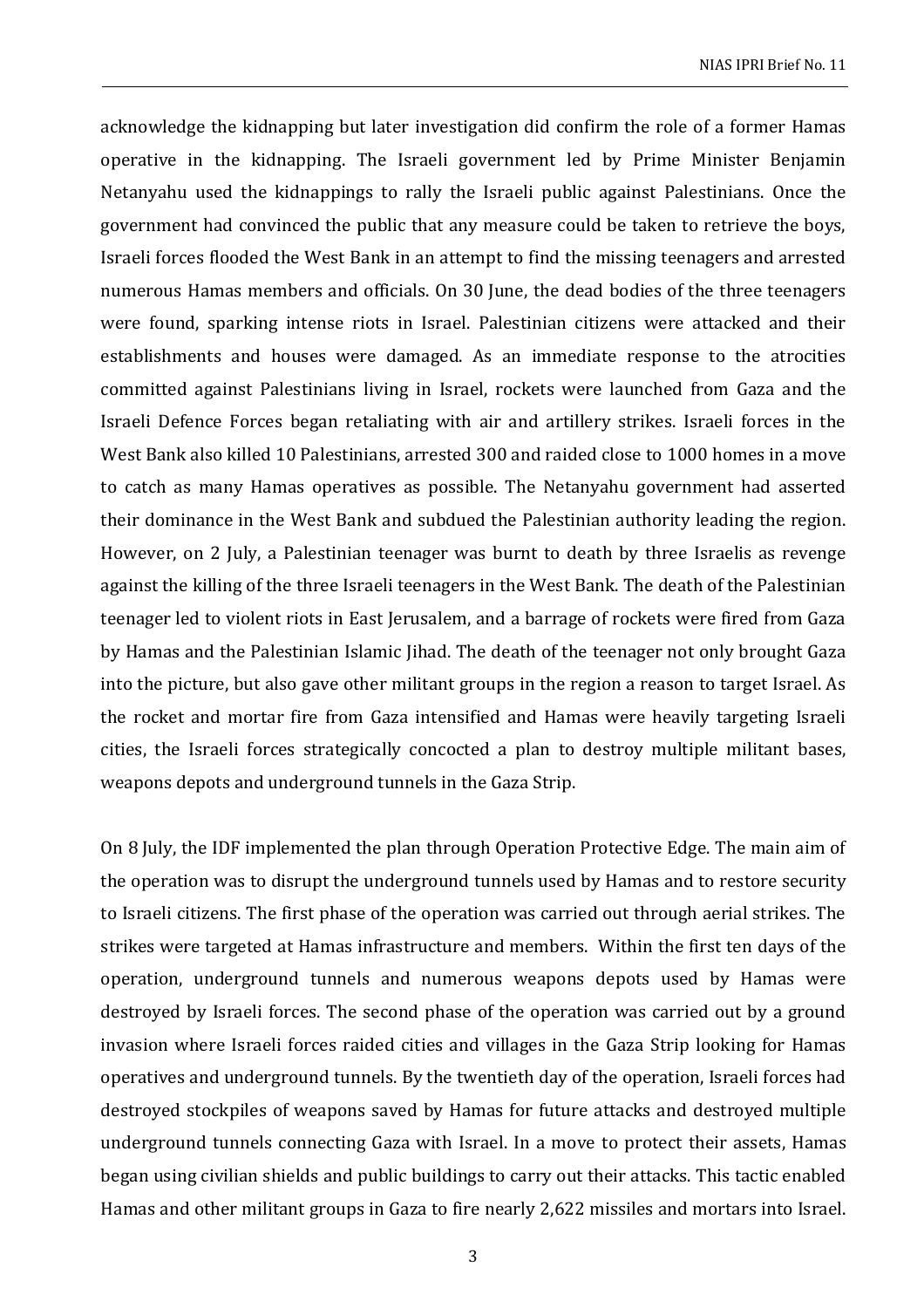Israeli forces found it difficult to carry out attacks without facing high civilian casualties. Nearly 70% of the casualties in Gaza were civilians, and the international community was not pleased with Israel's actions. The final phase of the operation began on 3rd August, and the IDF called back its ground troops after successfully destroying 32 tunnels used by Hamas. According to IDF figures, the entire operation had allowed Israeli forces to attack 4,762 terror sites throughout the Gaza Strip and kill 1,068 terrorists. The IDF lost 68 soldiers in Operation Protective Edge.<sup>2</sup>

## **The Peace talks and Ceasefires: A need of the hour tools**

Ceasefires have primarily been seen as military tools used to halt violence for specific periods of time or as a teleological bridge between war and peace.<sup>3</sup> The 50-day war between Israel and Gaza consisted of 11 ceasefires out of which 10 were short-lived. The peace talks held during the conflict were mainly mediated by Egypt, the Arab League or the United States.

On 15 July, the first ceasefire came into effect unilaterally as Israel agreed to a ceasefire brokered by Egypt. Hamas and other militant groups from Gaza did not accept the ceasefire and continued to fire missiles at Israel. After not responding to the missiles for 6 hours, the Israeli forces continued their air and artillery strikes on Gaza.

On 16 July, Hamas announced a set of conditions for a ten-year truce with Israel. The conditions were:

- Israel should free all those arrested after the three Israeli youths were killed
- Israel should withdraw its tanks from the Gaza border
- The siege on Gaza should be lifted along with the trade blockades
- Gaza should have an international airport and seaport under the supervision of the UN
- The fishing zone for Gaza fisherman should be increased to 10 kms
- International forces should guard the Israel-Gaza border and not the IDF
- The Rafah Crossing should come under the supervision of the UN and Arab states
- Restrictions for accessing the Al-Aqsa Mosque in East Jerusalem should be relaxed
- Israel should not interfere with any reconciliation agreement.
- Re-establishing an industrial zone and improvements in further economic

<sup>2</sup>"Operation Protective Edge", Israeli Defence Force, 2014

<sup>3</sup> Marika Sosnowski, "*Towards a typology of ceasefires: order amid violence*", Taylor and Francis Online, 2020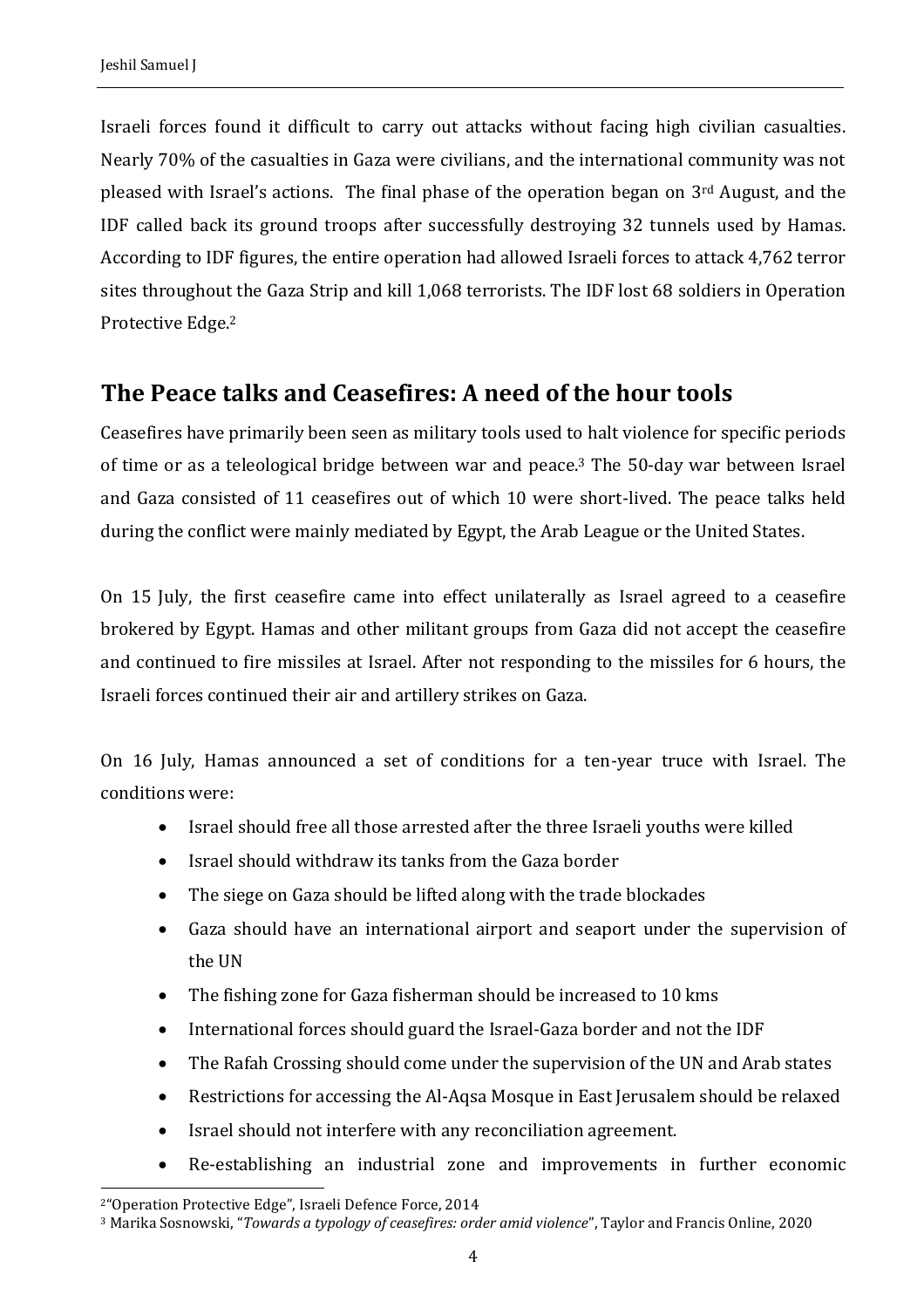development in the Gaza Strip.<sup>4</sup>

The conditions were immediately rejected by Israel and the fighting continued even after Israel agreed to a five-hour ceasefire on 17 July.

On 20 July, upon the request of the International Committee of the Red Cross, Israel agreed for a two-hour humanitarian window for the wounded and the dead. Forty minutes into the ceasefire, Hamas fired missiles at Israel, breaking the ceasefire. Israeli forces did not retaliate for nearly four hours after which they conducted raids on multiple Hamas bases.

Between 26 and 27 July, the first UN-requested ceasefire was implemented and for nearly a day there was no fighting between both parties. As the ceasefire came to an end, Israel proposed an extension to the ceasefire which was promptly dismissed by Hamas. Fighting continued for a couple of hours after which Hamas called for a 24-hour humanitarian ceasefire which they later proceeded to break by firing missiles into Israel. Israel, however, did not retaliate immediately and chose to extend the ceasefire agreement. With the Muslim festival Eid al-Fitr on 28 July, Hamas called for an extension of the ceasefire which was accepted by Israel.

On 30 July, Israel called for another short humanitarian ceasefire for medical aid and supplies to reach Gaza at the behest of the international community. However, Hamas operatives decided to break the ceasefire just minutes after it had begun. This greatly disrupted the humanitarian aid required to tend the wounded and feed the displaced in Gaza. The following day on 1<sup>st</sup> August, peace processes between Hamas and Israel took a turn for the worse when Israel accepted an UN-proposed ceasefire but Hamas broke it by conducting a suicide bombing (that killed two IDF soldiers) and kidnapping a second lieutenant in the IDF, Hadar Goldin and killing him later. Israeli forces increased attacks on Hamas for the next three days.

Between 4 and 8 August, two ceasefires were implemented in order to get humanitarian aid into the Gaza Strip. The first ceasefire was proposed by Israel and gave a 7-hour window for humanitarian aid to be undertaken. The second ceasefire was proposed by Egypt and gave a 72-hour window for the fighting to stop and for Israeli forces to pull out from the Gaza Strip.

<sup>4</sup> International Institute for Counter-Terrorism, "*Operation 'Protective Edge': A Detailed Summary of Events*", ICT Publications, 2014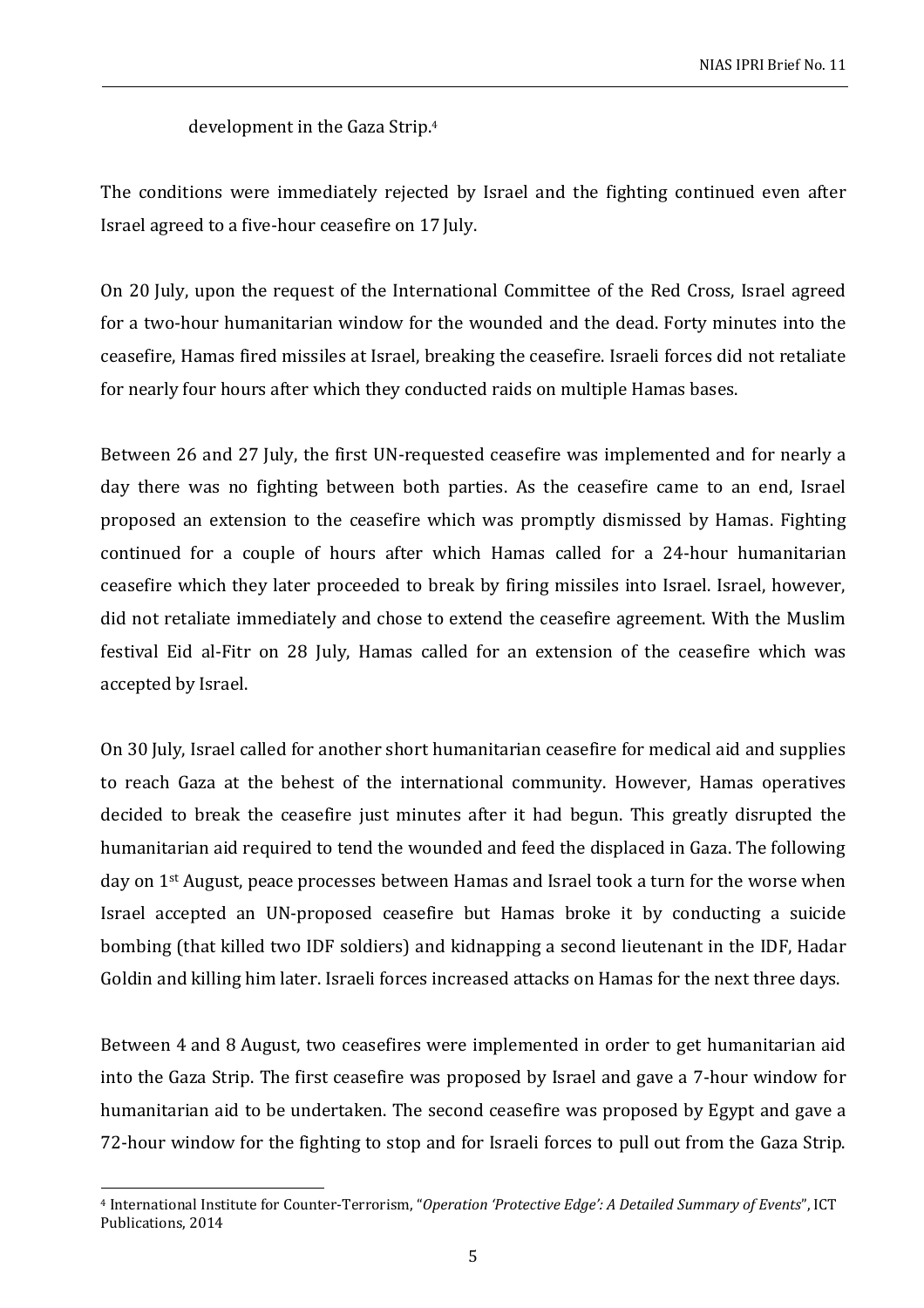During both ceasefires, Hamas continued to fire missiles into Israeli cities and towns. Though Israeli delegates had accepted an extension to the ceasefire from Egypt, Palestinian delegates opposed its renewal.

Between 10 and 18 August, the Israeli forces had reduced their strikes on Gaza despite Hamas firing rockets into Israel. A 72-hour ceasefire was proposed by Israel on the 10 and was later extended for another five days. Hamas had also reduced its attacks on Israel during this time. However, on 19 August, Hamas violated the ceasefire agreement and sent rockets into two Israeli cities. This triggered an immediate response from the IDF who conducted air raids on terrorist targets in Gaza.

Finally, on 26 August, Egypt-brokered open-ceasefire agreed upon by both Israel and Palestinian delegates. The ceasefire was supported by the US and Qatar and did not specify any further agreements to foster peace between both parties. The ceasefire did not give any guarantee for the fulfilment of the ten conditions given by Hamas either. Though Hamas were not pleased with the ceasefire, they could not continue their attacks on Israel due to a lack of resources and an increasing uproar amongst the residents of Gaza. The Israeli government declared themselves as the winners of the 50-day war and announced that they had accomplished all their objectives successfully. In reality, Israel was also forced to stop the fighting by the international community due to increasing civilian casualties in the Gaza Strip.

## **Challenges within and without the ceasefire**

#### *Divisions within Hamas*

During the 50-day war, multiple ceasefires failed mainly because of the division within Hamas. Even when Hamas called for ceasefires, Hamas operatives would break it within a few hours forcing Israeli forces to retaliate heavily. Hamas was not a singular entity as numerous smaller groups headed by their own leaders made up Hamas. The initial strikes conducted by the IDF were focused on the residencies of Hamas leaders rather than their operation bases. The deaths of Mohammed Abu Shamalah, Raed Attar and Mohammed Barhoum, whom the Islamist movement's military wing described as three of its most prominent leaders in Rafah<sup>5</sup> created small pockets of Hamas operatives who did not operate in tandem with each other. If

<sup>5</sup> Joshua Mitnick & Asa Fitch, "*Three Senior Hamas Military Leaders Killed in Israeli Airstrike in Gaza"*, The Wall Street Journal, 2014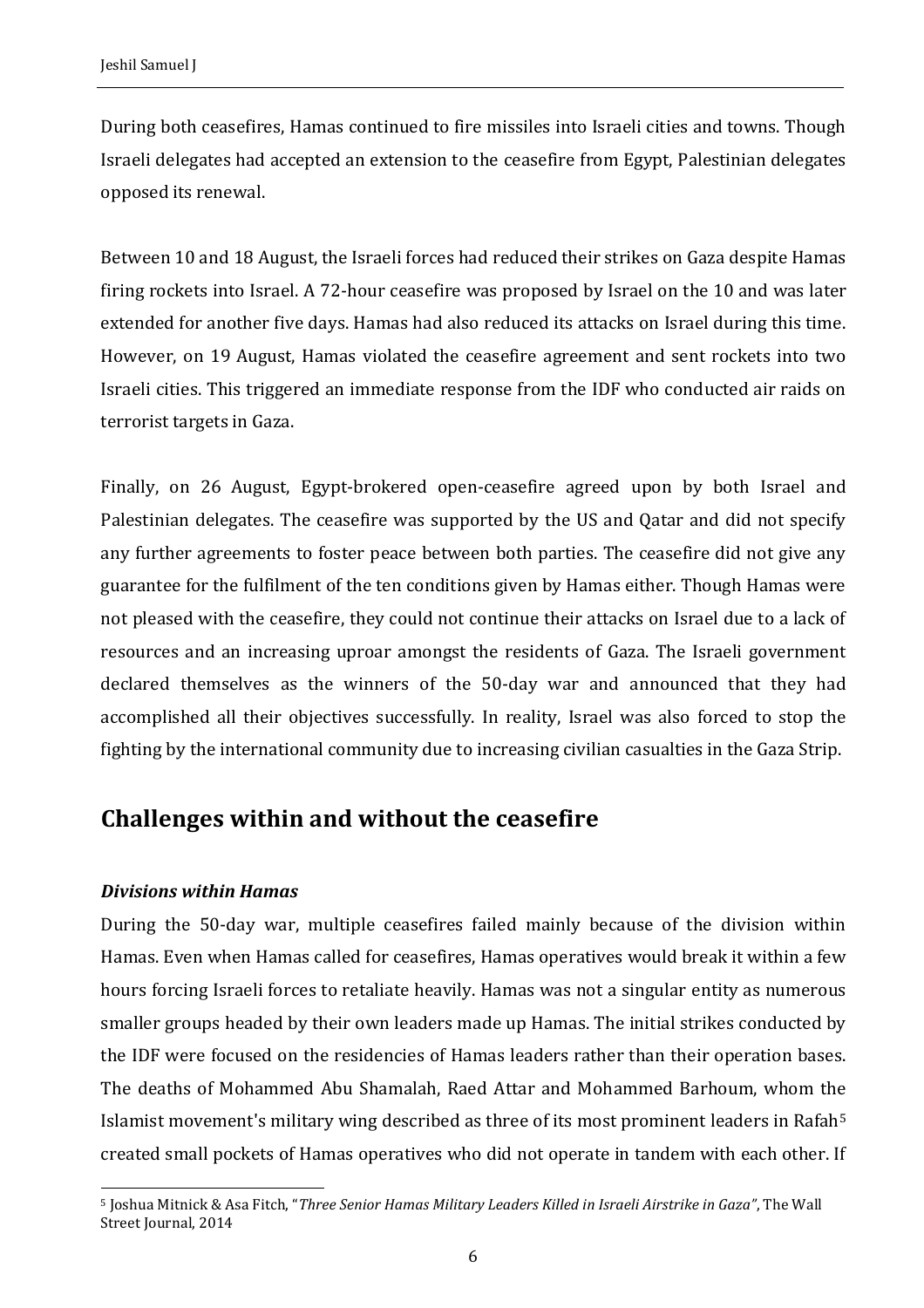Hamas had been one unified group, then the first ceasefire could've been sustained and Israel wouldn't have launched a ground assault into Gaza. Even after the conflict de-escalated and the ceasefire was established, rockets were fired into Israel by militants from Gaza.

#### *Sectoral conflict within Israel*

Another key challenge in establishing an extended ceasefire was the violent protests in the West Bank and East Jerusalem areas. Even when Israel and Hamas were not fighting, the Palestinian residents in Israel were in a constant tussle with Jewish settlers. This sectoral conflict within Israel did not allow either party to stop fighting and pushed them to carry on the fighting.

## **Conclusion**

The Gaza ceasefire saw a decline in violence between Israel and Gaza but did not stop the deep-rooted conflict between Israelis and Palestinians. Two of the main outcomes that allowed the conflict to fester after the ceasefire were:

#### *Lack of follow-through peace accords to strengthen ties between both parties*

Both, Israeli and Palestinian leaders wanted different outcomes from peace processes. Israel for example wanted the East Jerusalem area to be the capital of Israel and the Palestinian leaders wanted the Israeli occupied territory to form the state of Palestine. These differences not only took any negotiation or peace deal off the table but also divided the international community in taking any progressive steps. The neighbouring Arab countries vehemently opposed Israel's operation in Gaza and pushed the UN to take action against Israel. Western powers like the US on the other hand supported Israel's right to defend its territorial sovereignty and pushed for terrorist groups like Hamas to be eradicated.

#### *The rise of Hamas in the Gaza Strip*

The popularity of the Hamas militant group among Palestinians in the West Bank and the Gaza Strip spiked significantly following the 50-day war with Israel.<sup>6</sup> The Palestinian government in the West Bank run by Fatah and President Abbas lost hold of the Gaza Strip after failing to act immediately during the conflict. Members from other militant groups in the Gaza Strip such as the Palestinian Islamic Jihad also joined Hamas, making the group stronger.

<sup>6</sup> "*After Gaza war, poll finds support for Hamas rises*", The Indian Express, 2014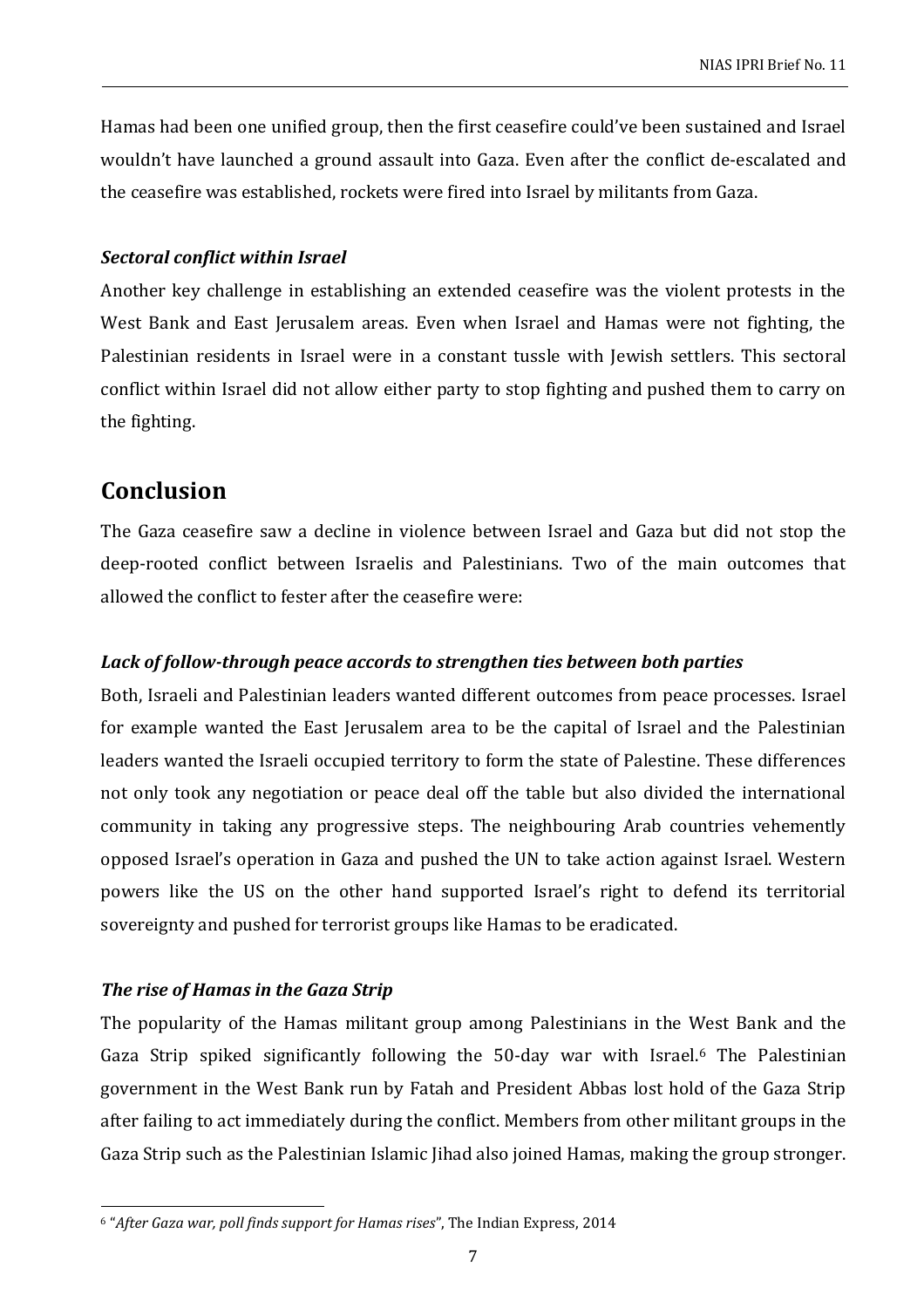Since then, Hamas has proudly asserted themselves to be the only ones standing for the Palestinian people and their interest. Their hatred towards Israel have totally blocked any form of peace agreement from becoming successful. Hamas knows their forte in gaining public support is by attacking Israel and fighting for an independent Palestinian state and they have stuck to it and it continues to keep them in power.

The Gaza ceasefire was not intended to sustain lasting peace but rather give an illusion that the fighting had stopped. In reality, the ceasefire was used as an opportunity by both Israel and Hamas to strategize further conflicts. Hamas managed to restock its weapons and build new underground tunnels to carry further attacks on Israel. The Israeli government increased border protection and increased surveillance throughout the Gaza Strip. The Israeli government led by Netanyahu also used the Gaza war as a political stunt to garner more votes creating space for right-winged parties to thrive. Netanyahu's stern approach towards Hamas won him public support and he made sure the support continued by turning stone-cold to any deals from Hamas or Gaza.